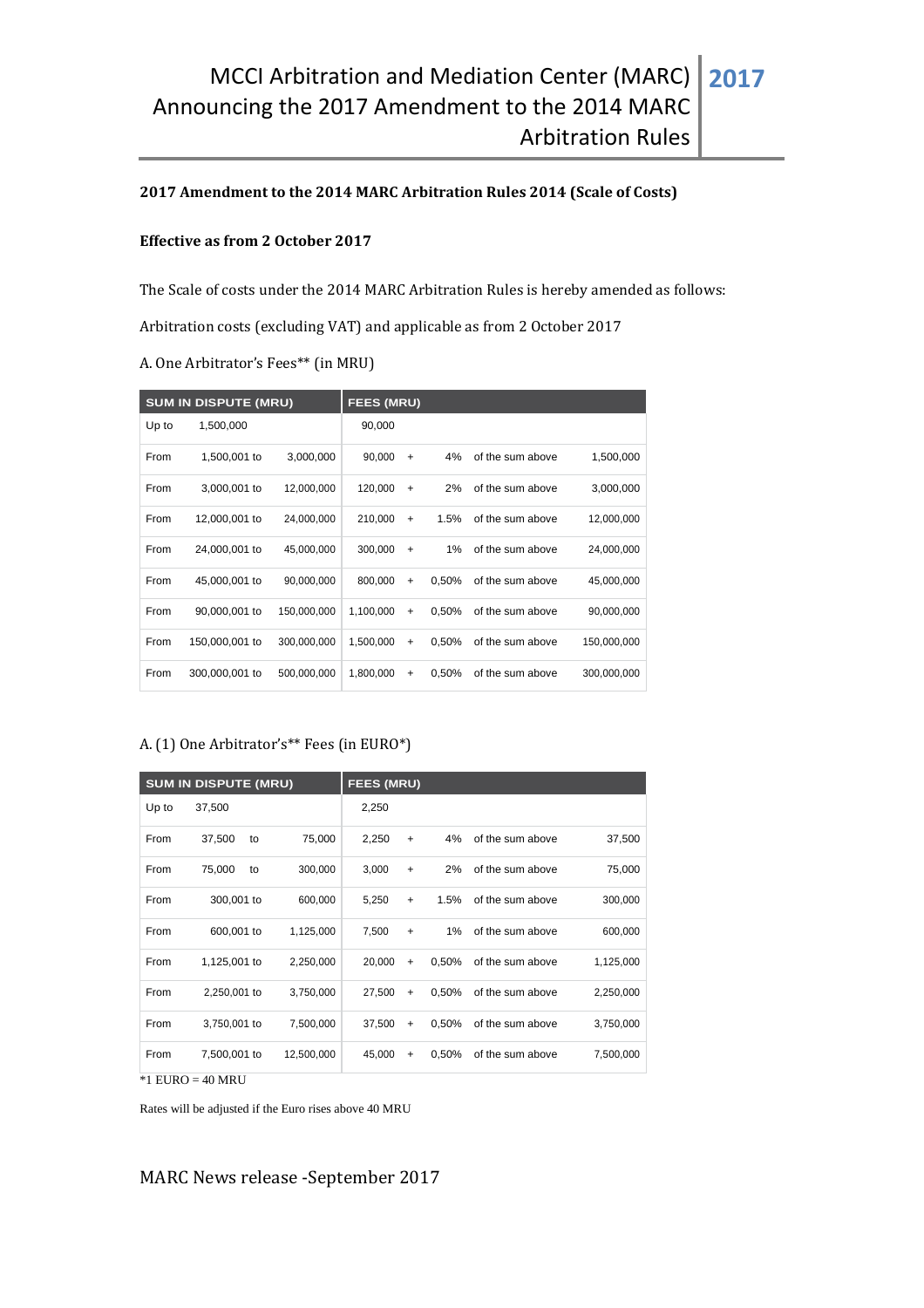If the sum in dispute is above 500,000,000 MRU, the MARC Court shall decide.

\*\*If a foreign arbitrator is appointed, the above fees do not include expenses related to transport and accommodation of the arbitrator in Mauritius; these expenses are at the charge of the parties and will be charged as advance payment in equal proportion to the parties prior to any travel arrangements made by the arbitrator (s).

# B. Administrative\*\* fees in MRU

| <b>SUM IN DISPUTE (MRU)</b> |                |             | <b>FEES (MRU)</b> |           |       |                  |             |  |  |
|-----------------------------|----------------|-------------|-------------------|-----------|-------|------------------|-------------|--|--|
| Up to                       | 1,500,000      |             | 75000             |           |       |                  |             |  |  |
| From                        | 1,500,001 to   | 3,000,000   | 75,000            | $\ddot{}$ | 1%    | of the sum above | 1,500,000   |  |  |
| From                        | 3,000,001 to   | 12,000,000  | 90,000            | $\ddot{}$ | 0,50% | of the sum above | 3,000,000   |  |  |
| From                        | 12,000,001 to  | 24,000,000  | 135,000           | $\ddot{}$ | 0,40% | of the sum above | 12,000,000  |  |  |
| From                        | 24,000,001 to  | 45,000,000  | 183,000           | $\ddot{}$ | 0,30% | of the sum above | 24,000,000  |  |  |
| From                        | 45,000,001 to  | 90,000,000  | 350,000           | $\ddot{}$ | 0,20% | of the sum above | 45,000,000  |  |  |
| From                        | 90,000,001 to  | 150,000,000 | 450,000           | $\ddot{}$ | 0,10% | of the sum above | 90,000,000  |  |  |
| From                        | 150,000,001 to | 300,000,000 | 550,000           | $\ddot{}$ | 0.05% | of the sum above | 150,000,000 |  |  |
| From                        | 300,000,001 to | 500,000,000 | 600,000           | $\ddot{}$ | 0.05% | of the sum above | 300,000,000 |  |  |

## B (1). Administrative\*\* Fees in EURO

| <b>SUM IN DISPUTE (MRU)</b> | <b>FEES (MRU)</b> |            |        |           |       |                  |             |
|-----------------------------|-------------------|------------|--------|-----------|-------|------------------|-------------|
| Up to                       | 37,500            |            | 1875   |           |       |                  |             |
| From                        | 37,500 to         | 75,000     | 1875   | $+$       | 1%    | of the sum above | 1,500,000   |
| From                        | 75,001 to         | 300,000    | 2,250  | $\ddot{}$ | 0,50% | of the sum above | 3,000,000   |
| From                        | 300,001 to        | 600,000    | 3.375  | $\ddot{}$ | 0,40% | of the sum above | 12,000,000  |
| From                        | 600,001 to        | 1,125,000  | 4,575  | $\ddot{}$ | 0,30% | of the sum above | 24,000,000  |
| From                        | 1,125,001 to      | 2,250,000  | 8,750  | $\ddot{}$ | 0,20% | of the sum above | 45,000,000  |
| From                        | 2,250,001 to      | 3,750,000  | 11,250 | $\ddot{}$ | 0,10% | of the sum above | 90,000,000  |
| From                        | 3,750,001 to      | 7,500,000  | 13,750 | $\ddot{}$ | 0,05% | of the sum above | 150,000,000 |
| From                        | 7,500,001 to      | 12,500,000 | 15,000 | +         | 0,05% | of the sum above | 300,000,000 |

 $*1$  EURO = 40 MRU

Rates will be adjusted if the Euro rises above 40 MRU

MARC News release -September 2017